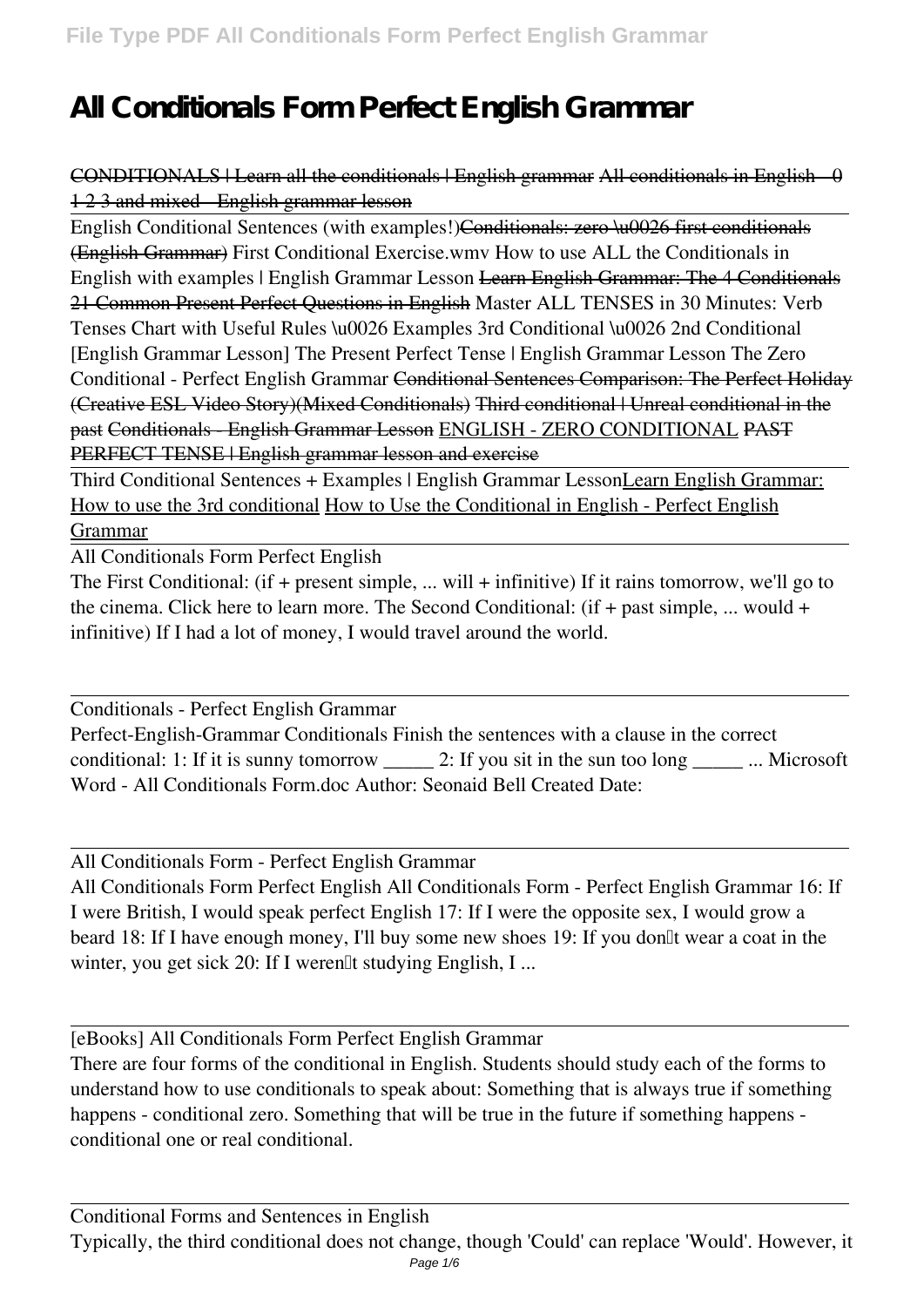is very common for the conditional clause of a Third Conditional to be added to the result clause of a Second Conditional, to form a "Mixed Conditional". In spoken English this is perfectly acceptable, provided the meaning of the sentence is not ...

Conditional Forms - English Grammar Guide - Grammatica Inglese See all the conditional exercises here. Need more practice? Get more Perfect English Grammar with our courses. Welcome to Perfect English Grammar!. Welcome! I'm Seonaid and I hope you like the website. Please contact me if you have any questions or comments.contact me if you have any questions or comments.

Conditionals Exercise - Perfect English Grammar Conditional exercises about the zero, first, second and third conditionals

Conditional exercises - Perfect English Grammar If + past perfect: perfect conditional or perfect continuous conditional: If this thing had happened: that thing would have happened. (but neither of those things really happened) OR that thing would have been happening. If you had studied harder: you would have passed the exam. If it had rained: you would have gotten wet. If I had accepted that promotion

Conditional | English Grammar | EF

The first conditional has the present simple after 'if', then the future simple in the other clause: if + present simple,... will + infinitive It's used to talk about things which might happen in the future. Of course, we can't know what will happen in the future, but this describes possible things, which could easily come true.

The First Conditional - Perfect English Grammar

We make the third conditional by using the past perfect after 'if' and then 'would have' and the past participle in the second part of the sentence: if + past perfect,...would + have + past participle It talks about the past. It's used to describe a situation that didn't happen, and to imagine the result of this situation.

The Third Conditional - Perfect English Grammar

Kindly say, the all conditionals form perfect english grammar is universally compatible with any devices to read The Open Library has more than one million free e-books available. This library catalog is an open online project of Internet Archive, and allows users to contribute books. You can easily search by the title, author, and subject. All Conditionals Form Perfect English Grammar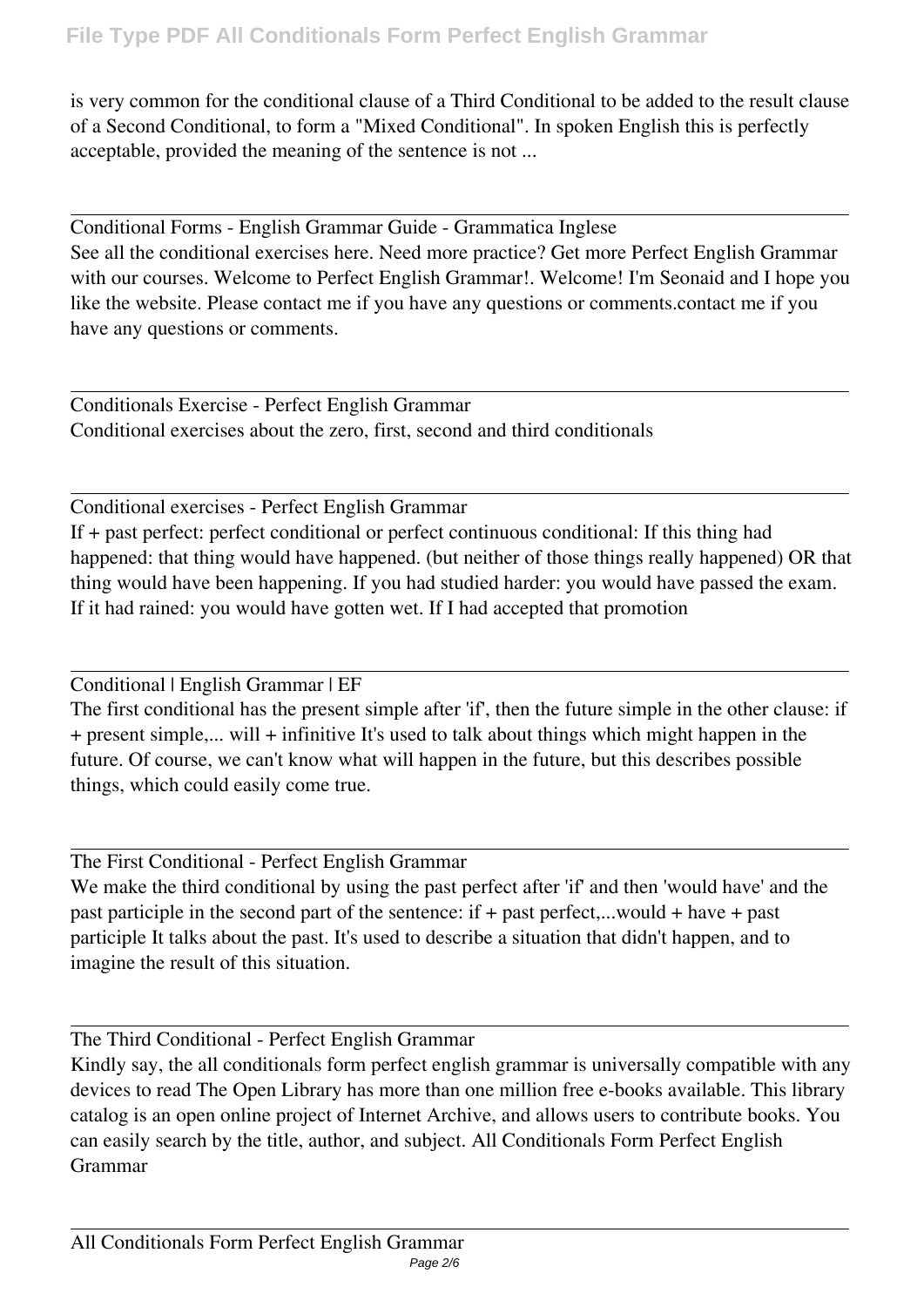## **File Type PDF All Conditionals Form Perfect English Grammar**

The second conditional uses the past simple after if, then 'would' and the infinitive: if + past simple,...would + infinitive (We can use 'were' instead of 'was' with 'I' and 'he/she/it'. This is mostly done in formal writing).

The Second Conditional - Perfect English Grammar

There are several structures in English that we call conditionals or if conditionals. The word "condition" means "situation or circumstance". If a particular condition is true, then a particular result happens: if  $y = 3$  then  $2y = 6$ ; There are three basic English conditionals plus the so-called zero conditional. There are some more conditionals that we do not use so often.

Conditionals | Grammar | EnglishClub

The perfect conditional tense. The perfect conditional of any verb is composed of three elements: would + have + past participle Have followed by the past participle is used in other constructions as well. it is called the "perfect infinitive".

Type 3 Conditional | English Grammar | EF Conditionals: if - English Grammar Today - a reference to written and spoken English grammar and usage - Cambridge Dictionary

Conditionals: if - English Grammar Today - Cambridge ...

This online notice all conditionals form perfect english grammar can be one of the options to accompany you later than having additional time. It will not waste your time. tolerate me, the ebook will definitely broadcast you additional situation to read. Just invest little times to get into this on-line broadcast all conditionals form perfect english grammar as with ease as evaluation them wherever you are now.

All Conditionals Form Perfect English Grammar

Form In this type of mixed conditional sentence, the tense in the 'if' clause is the past perfect, and the tense in the main clause is the present conditional. As in all conditional sentences, the order of the clauses is not fixed.

Mixed Conditional | English Grammar | EF

A conditional sentence is a type of sentence that states a condition and the outcome of that condition occurring. Conditional sentences are made up of a dependent clause and an independent clause joined to express said condition. There are five ways to make conditional sentences in English: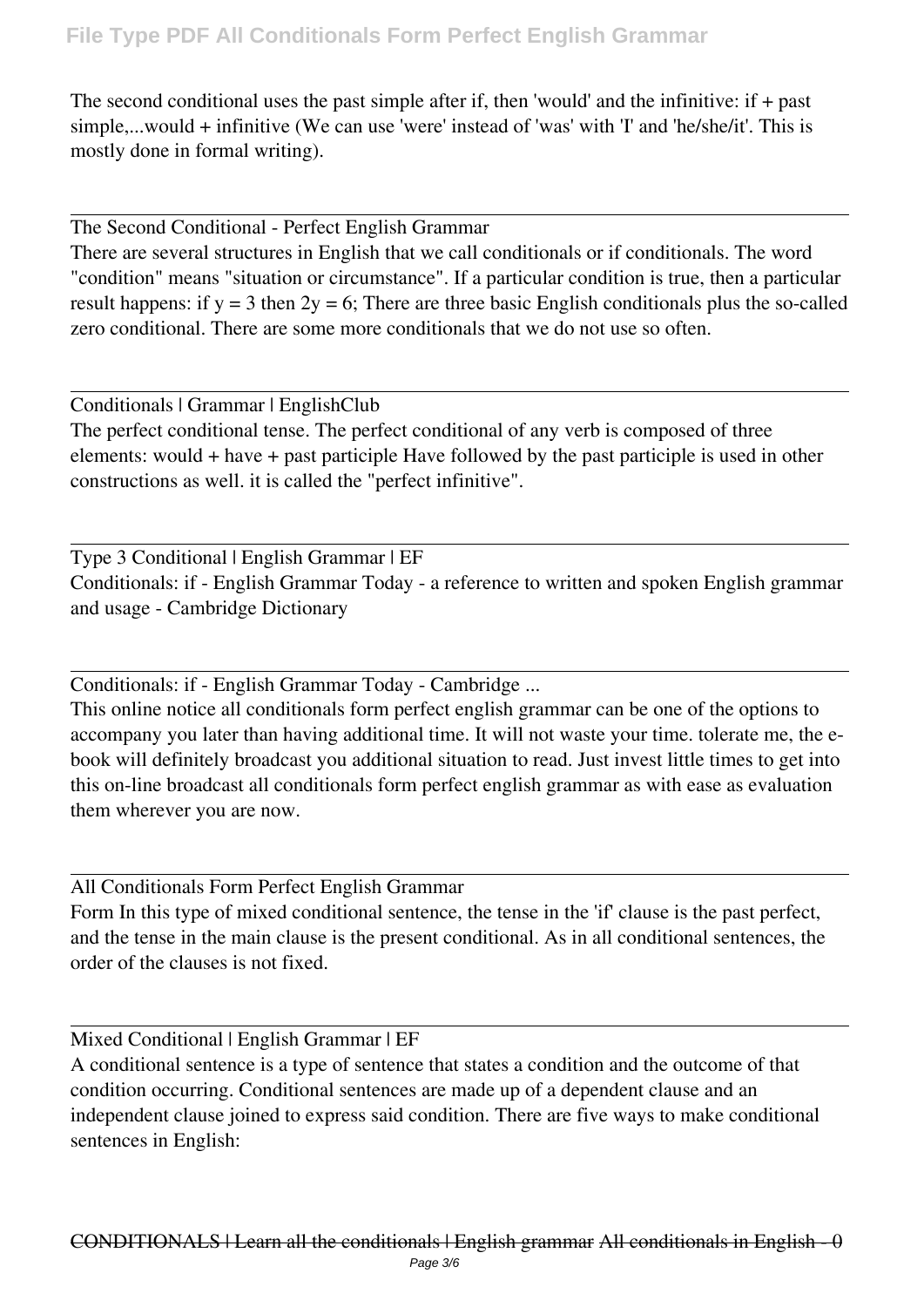#### 1 2 3 and mixed English grammar lesson

English Conditional Sentences (with examples!)<del>Conditionals: zero \u0026 first conditionals</del> (English Grammar) *First Conditional Exercise.wmv* How to use ALL the Conditionals in English with examples | English Grammar Lesson <del>Learn English Grammar: The 4 Conditionals</del> 21 Common Present Perfect Questions in English **Master ALL TENSES in 30 Minutes: Verb Tenses Chart with Useful Rules \u0026 Examples 3rd Conditional \u0026 2nd Conditional [English Grammar Lesson]** *The Present Perfect Tense | English Grammar Lesson The Zero Conditional - Perfect English Grammar* Conditional Sentences Comparison: The Perfect Holiday (Creative ESL Video Story)(Mixed Conditionals) Third conditional | Unreal conditional in the past Conditionals - English Grammar Lesson ENGLISH - ZERO CONDITIONAL PAST PERFECT TENSE | English grammar lesson and exercise

Third Conditional Sentences + Examples | English Grammar LessonLearn English Grammar: How to use the 3rd conditional How to Use the Conditional in English - Perfect English Grammar

All Conditionals Form Perfect English

The First Conditional: (if + present simple, ... will + infinitive) If it rains tomorrow, we'll go to the cinema. Click here to learn more. The Second Conditional: (if + past simple, ... would + infinitive) If I had a lot of money, I would travel around the world.

Conditionals - Perfect English Grammar Perfect-English-Grammar Conditionals Finish the sentences with a clause in the correct conditional: 1: If it is sunny tomorrow \_\_\_\_\_ 2: If you sit in the sun too long \_\_\_\_\_ ... Microsoft Word - All Conditionals Form.doc Author: Seonaid Bell Created Date:

All Conditionals Form - Perfect English Grammar

All Conditionals Form Perfect English All Conditionals Form - Perfect English Grammar 16: If I were British, I would speak perfect English 17: If I were the opposite sex, I would grow a beard 18: If I have enough money, I'll buy some new shoes 19: If you don<sup>th</sup> wear a coat in the winter, you get sick 20: If I weren<sup>[1]</sup>t studying English, I ...

[eBooks] All Conditionals Form Perfect English Grammar

There are four forms of the conditional in English. Students should study each of the forms to understand how to use conditionals to speak about: Something that is always true if something happens - conditional zero. Something that will be true in the future if something happens conditional one or real conditional.

Conditional Forms and Sentences in English

Typically, the third conditional does not change, though 'Could' can replace 'Would'. However, it is very common for the conditional clause of a Third Conditional to be added to the result clause of a Second Conditional, to form a "Mixed Conditional". In spoken English this is perfectly acceptable, provided the meaning of the sentence is not ...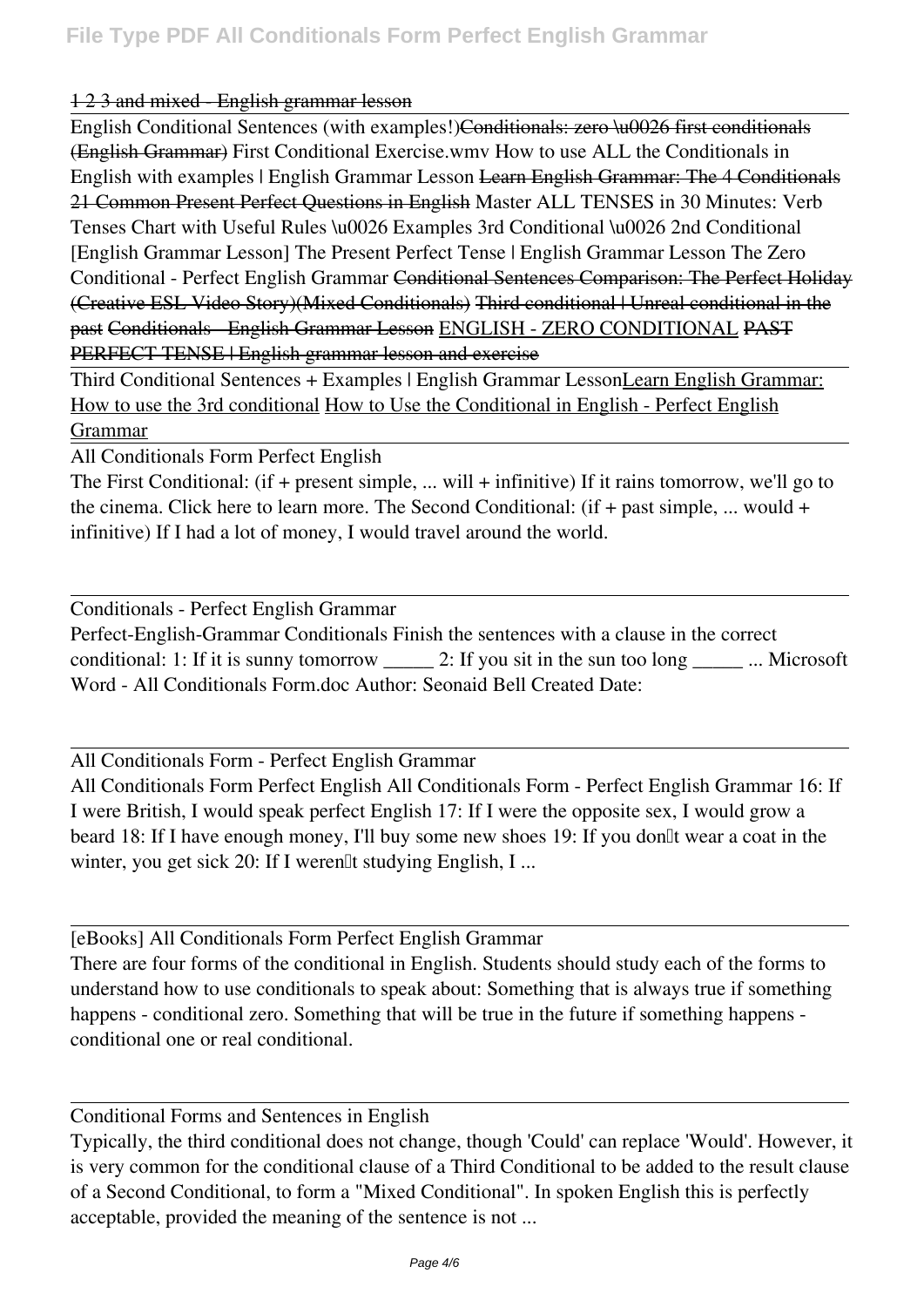Conditional Forms - English Grammar Guide - Grammatica Inglese See all the conditional exercises here. Need more practice? Get more Perfect English Grammar with our courses. Welcome to Perfect English Grammar!. Welcome! I'm Seonaid and I hope you like the website. Please contact me if you have any questions or comments.contact me if you have any questions or comments.

Conditionals Exercise - Perfect English Grammar Conditional exercises about the zero, first, second and third conditionals

Conditional exercises - Perfect English Grammar If + past perfect: perfect conditional or perfect continuous conditional: If this thing had happened: that thing would have happened. (but neither of those things really happened) OR that thing would have been happening. If you had studied harder: you would have passed the exam. If it had rained: you would have gotten wet. If I had accepted that promotion

Conditional | English Grammar | EF

The first conditional has the present simple after 'if', then the future simple in the other clause: if + present simple,... will + infinitive It's used to talk about things which might happen in the future. Of course, we can't know what will happen in the future, but this describes possible things, which could easily come true.

The First Conditional - Perfect English Grammar We make the third conditional by using the past perfect after 'if' and then 'would have' and the past participle in the second part of the sentence: if + past perfect,...would + have + past participle It talks about the past. It's used to describe a situation that didn't happen, and to imagine the result of this situation.

The Third Conditional - Perfect English Grammar

Kindly say, the all conditionals form perfect english grammar is universally compatible with any devices to read The Open Library has more than one million free e-books available. This library catalog is an open online project of Internet Archive, and allows users to contribute books. You can easily search by the title, author, and subject. All Conditionals Form Perfect English Grammar

All Conditionals Form Perfect English Grammar

The second conditional uses the past simple after if, then 'would' and the infinitive: if + past simple,...would + infinitive (We can use 'were' instead of 'was' with 'I' and 'he/she/it'. This is mostly done in formal writing).